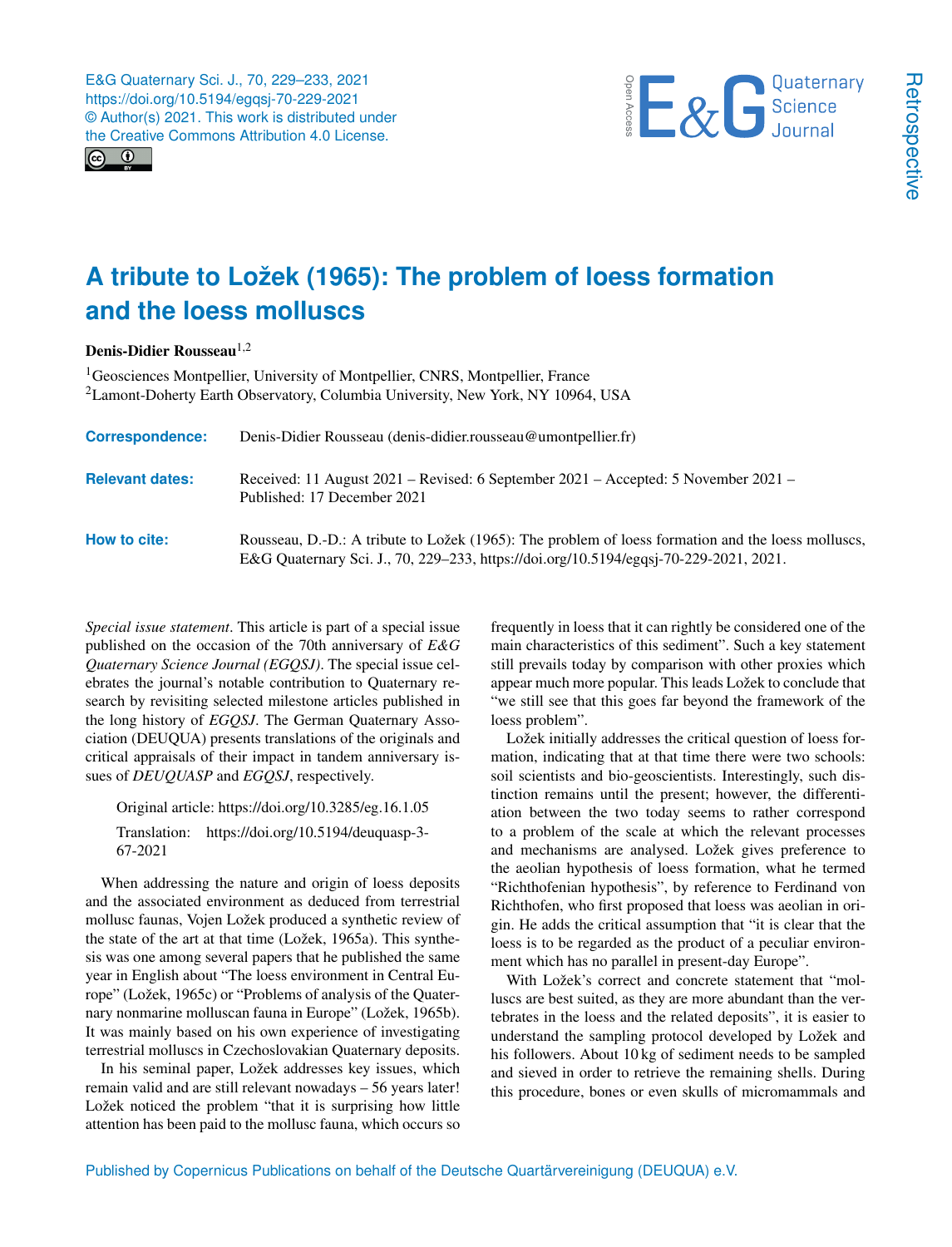rodent teeth are frequently found among the numerous shells, making vertebrates a sub-product of mollusc studies!

Ložek states "molluscs are so widespread and common in loess that the presence of shells has to be seen as one of the main characteristics of loess". This statement may be biased by his own experience of central European mollusc assemblages, where this finding holds true. However, not noticing shells from an outcrop does not imply the absence of any shells in a loess sample, as they have a great variability in size. Ložek further states that the "largest number of finds is indisputably known from the loess areas of Germany and Czechoslovakia". This statement is clearly not precise enough. Is he considering the number of shells, i.e. abundance? Or is he considering the number of species, i.e. richness? There are other more precise ecological indices allowing for a description of mollusc communities, like diversity and equitability, which refers to the ecosystems they live in. Therefore, the conclusion reached can be totally different. Ložek's vague statement may, however, simply be reflecting the state of the art of terrestrial mollusc studies at that time. Expanding the geographical range of his statement, he acknowledges the lack of useful information from Asia and indicates a kind of parallelism of North American loess mollusc faunas with the ones from Europe, with "many developmental traits ... specific to America". Although loess mollusc faunas have been identified in Chinese loess series, loess mollusc faunas in North America indeed show similar characteristics to those of Europe but with properties inherited from biological evolution: different species of the same genus but showing almost identical ecological requirements. Similarly, Ložek refers to the fading of the loess faunas towards the south, concluding that loess had been deposited with its associated mollusc faunas living in the sediment, although under different climate conditions. This leads Ložek to conclude that there must have been different climate zones in the Quaternary.

To explain the lack of efficient comparison with other regions, Ložek lists four reasons, which are still relevant and valid today. He emphasises the very need for careful observation of the shells and determination of the species. The identification at the species level is not always easy, and some variability exists in the shape and ornamentation of the shell of a single species. Careless and surficial investigations of the shells can significantly change the interpretation of a mollusc assemblage, which Ložek pointed out. This resulted in the identification of mollusc assemblages, named after key species, basically the *Pupilla* and the *Columella* faunas, with variations in their composition resulting from environmental conditions and geographical locations. Ložek summarised this interpretation, which is commented on in Table 1.

Making a turn to Asian loess, Ložek states that it "could perhaps be argued that loess in Asia formed under different conditions ... and that the term mentioned should refer primarily to this environment". Over the last few decades it has been demonstrated that one ought to remove the "perhaps";

i.e. Asian loess did indeed form under different conditions with different sources than those of European loess.

Defining subzones among the loess landscapes, Ložek indicates that loess deposits mainly occurred in dry and lowelevation areas. Indeed, recent studies (e.g. Rousseau et al., 2014) have demonstrated that at least in Europe loess was deposited at lower elevations in relation to the dust transport dynamics and that the source of the transported material is mostly regional or local. Therefore, Ložek correctly speaks of fairly uniform faunas from a fairly uniform environment. However, he reconciles with the soil hypothesis by stating that the "fauna of the loess phases thus clearly testifies to peculiar soil conditions, and confirms that the loess is to be regarded not only as a product of wind sedimentation but also of a specific soil-forming process".

Ložek further tries to summarise the complexity of the loessification process, still referring to the presence of molluscs as a key indicator: "The mollusc analyses showed that the soil and environmental conditions were really quite peculiar and that the assumption of a special loessification process seems completely justified". Such a statement could be given nowadays without relying on the mollusc analyses, especially from sequences or deposits where there are no snails reported. However, the peculiarity of the mollusc assemblages was key to characterising the loess environments. From that, Ložek drew four general conclusions that are still valid even if the third one needs to be discussed a little more.

- 1. Ložek states, "thanks to the loessification pro $cess \dots$  The CaCO<sub>3</sub> precipitation and the specific iron compounds, which determines the colour of the loessification products, are characteristics features". The pale yellow colour of the unstratified loess units and the presence of carbonate concretions, the loess dolls, are indeed characteristic features allowing the clear identification of loess layers as described initially by von Leonard (Smalley et al., 2001).
- 2. Ložek states, "the formation of loess is not only due to the accumulation of dust". This is a correct statement! This assumption, however, was only expressed years later by Pecsi in his paper "Loess is not just the accumulation of dust" (Pecsi, 1990).
- 3. Ložek states, "the particular chemistry of loess deposits and weathering products allow the appearance and proliferation of some steppe molluscs and apparently also characteristic vegetation". I would rather reverse the arguments: the particular vegetation allows the appearance and proliferation of mollusc populations. Mollusc individuals and species grow and develop because environmental conditions allow them to do so: with vegetation not only to feed on but also to use to hide from temperature and precipitation variations. Moreover, the occurrence of carbonate in the dust or the soil would also favour the development of mollusc populations.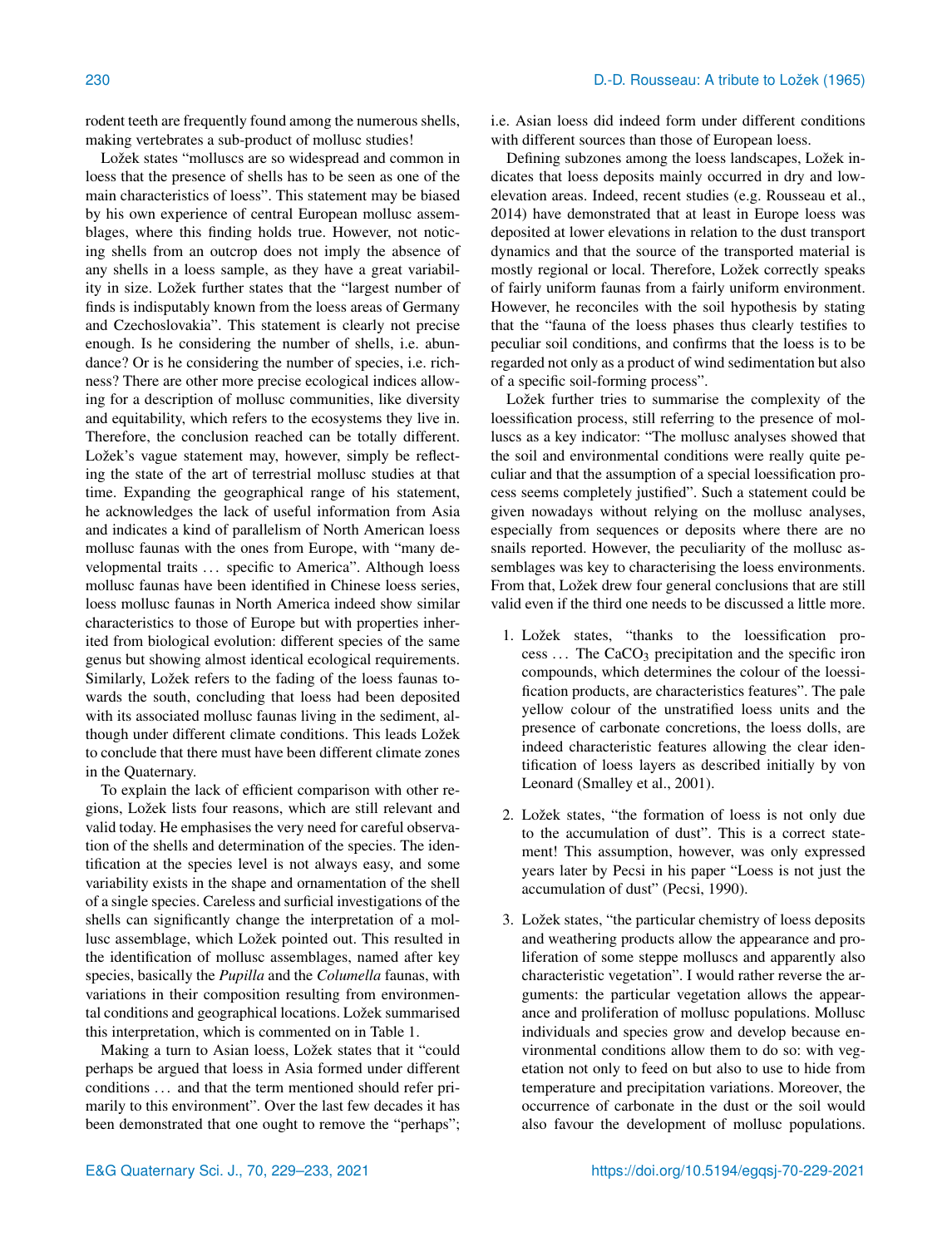## D.-D. Rousseau: A tribute to Ložek (1965) 231

**Table 1.** Comments on Ložek's original statements about the loess mollusc faunas.

| Original statement                                                                                                                                                                                                                                                                                  | Validity             | Comment                                                                                                                                                                                                                                                                                                                                                                                                                                                                                                                                                                                                                                                                                  |
|-----------------------------------------------------------------------------------------------------------------------------------------------------------------------------------------------------------------------------------------------------------------------------------------------------|----------------------|------------------------------------------------------------------------------------------------------------------------------------------------------------------------------------------------------------------------------------------------------------------------------------------------------------------------------------------------------------------------------------------------------------------------------------------------------------------------------------------------------------------------------------------------------------------------------------------------------------------------------------------------------------------------------------------|
| (1) "The loess faunas represent closed autochthonous<br>populations, which have no analogy in the present".                                                                                                                                                                                         | Partly yes           | The Pupilla fauna fits with this statement, espe-<br>cially because of the particular association of the<br>various Pupilla species, while the Columella fauna<br>does not, as similar communities can partly be<br>found presently in Europe.                                                                                                                                                                                                                                                                                                                                                                                                                                           |
| (2) "They consist of a relatively small number of cold-<br>hardy species, which indicate open, largely wood-free<br>formations (and can live today in cold steppes, tundra<br>as well as in the high mountains)".                                                                                   | Yes                  | This statement refers to a longitudinal and latitudi-<br>nal knowledge and interpretation of the modern dis-<br>tribution of the species at that time that has evolved<br>since then and that I used later in proposing recon-<br>structing quantitative estimates of past temperatures<br>and precipitation.                                                                                                                                                                                                                                                                                                                                                                            |
| (3) "The mollusc fauna is characterised by a few special<br>species that occur almost exclusively in loess; species<br>common elsewhere are also represented by special races<br>and forms and often have different ecological require-<br>ments compared to the present".                          | Yes                  | In fact, using biometry, I have demonstrated the<br>occurrence of ecophenotypism not only in modern<br>populations of Pupilla muscorum but also in fos-<br>sil ones, especially in loess series with higher shells<br>present in glacial deposits or more continental con-<br>ditions, while shorter ones prevailed in interglacial<br>units or in western environments (Rousseau, 1997).<br>Similar variations have also been noticed with other<br>eurytherm species like Trochulus hispidus (formerly<br>Trichia hispida) or Succinea oblonga, present also<br>in loess mollusc fauna through the S. oblonga elon-<br>gate form in layers corresponding to the coldest<br>conditions. |
| (4) "On the basis of detailed analyses of loess faunas,<br>a whole series of mollusc communities have been dis-<br>tinguished, some of which are bound to certain areas,<br>others to certain biotopes (e.g. through different relief<br>conditions)".                                              | Roughly speaking yes | This is correct, and one can follow the time evo-<br>lution of the ecosystems in time from interglacial<br>to glacial ones (Rousseau, 1987). Among the lat-<br>ter, "the loess fauna forms a closed monotonous<br>unit that is clearly distinguishable from all other<br>Quaternary mollusc communities". Rather than<br>monotonous, I would rather qualify the loess fauna<br>as particular as one could immediately refer to par-<br>ticular environmental conditions.                                                                                                                                                                                                                 |
| (5) "A loess fauna with the described characteristics<br>is distributed in a huge area, in which currently very<br>diverse mollusc communities live, which indicates a<br>far-reaching leveling of the environmental conditions,<br>which has no analogy in other sections of the Quater-<br>nary". | Yes                  | Loess deposits are capping worldwide areas, espe-<br>cially in the Northern Hemisphere corresponding to<br>glacial open landscapes with very little vegetation.<br>Such general environmental characteristics induce<br>biomes that are relatively homogenous with slight<br>local or regional adaptations, what Ložek calls<br>"loess biotopes or loess environment". This is far<br>different from environmental conditions mostly cor-<br>responding to interglacial conditions during which<br>the local and regional specificities took over and<br>which are expressed by more specialised and di-<br>verse biomes (here the association of vegetation and<br>fauna).              |

However, it is possible to observe modern terrestrial snails living in a more acidic environment, but under such conditions, they often show very thin and fragile shells that will not be preserved after the death of the animal. Moreover, later Ložek states "the loess environ-

ment is especially favourable for snails but the species richness is quite limited due to harsh climate and aridity". A loess environment is favourable for snails if there is enough carbonate available to build their shells. In addition, the notion of harsh climate appears rather vague.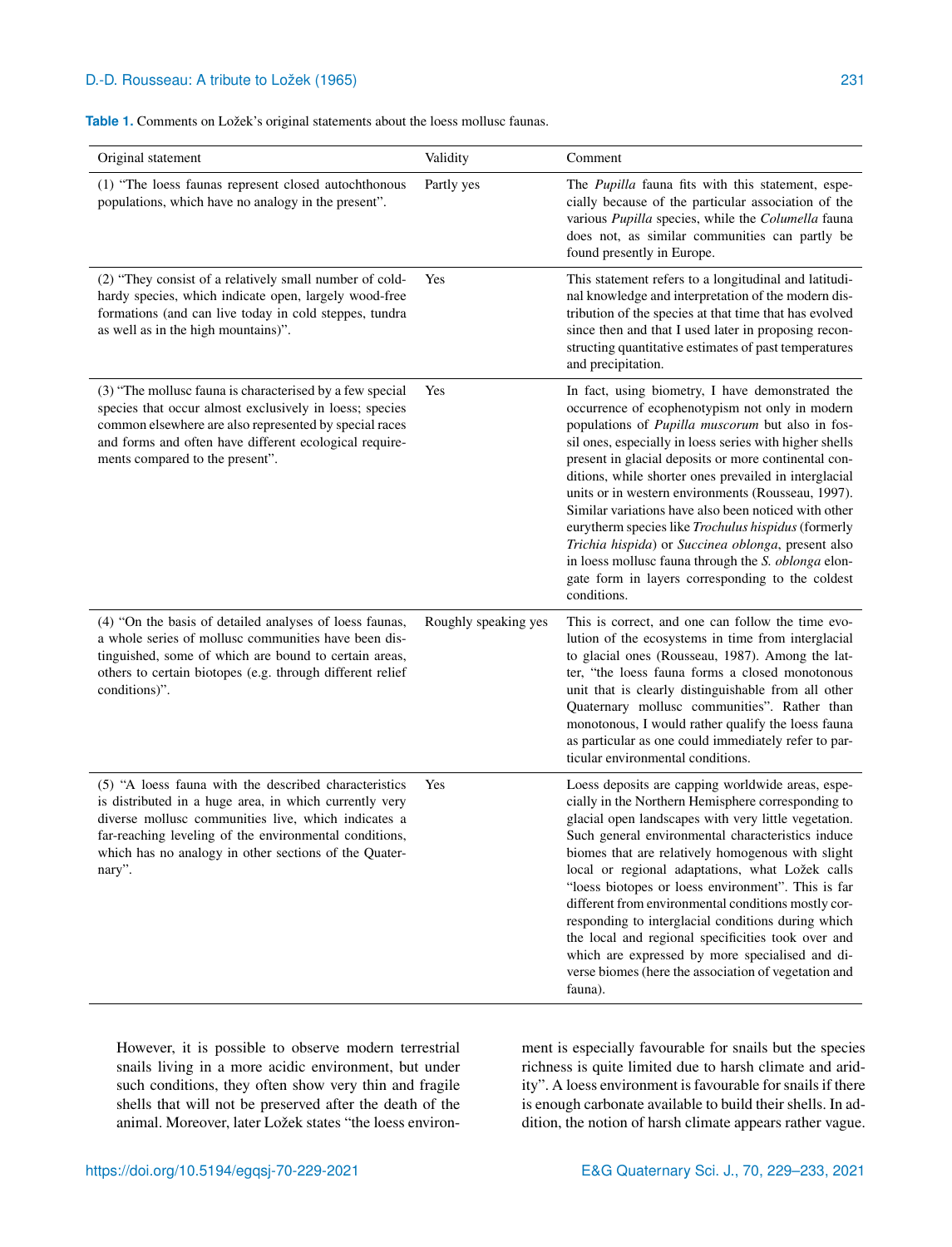Apparently, Ložek refers to temperature, but as this is a limiting factor in general, some species can endure various temperature minimums, allowing them to be observed at very high latitudes or elevation. As a complement to these points, one should refer to the main limiting factors that constrain the growth of terrestrial molluscs found in the loess deposits: the impacts of both temperature and hibernation. Other factors like precipitation, moisture, and dust can also impact the growth of the terrestrial molluscs. Knowing these limitations allows us to understand the low number of species able to face the drastic environmental and climatic conditions under which the loess was deposited. In fact, loess faunas are composed theoretically of mollusc species, which are either eurytherm (large temperature range tolerance) or stenothermic (limited and specific temperature range tolerance). However, precipitation has been a second important limiting factor. This has been demonstrated by comparing loess faunas over Europe, showing a strong reduction in the richness westwards. Therefore, one ought to speak in terms of seasonality, especially of the interval from spring to autumn when the molluscs have some metabolic activity.

4. Ložek states, "the formation of loess and loess-like formations is thus closely linked to specific climatic and vegetation conditions". This ought to be more precise. In fact, only during cold and glacial conditions are deflation areas created, which is a prerequisite for the production of aeolian material. In general, those areas are outwashes of glaciers or ice sheets, moraines, and riverbeds. The vegetation is important not only in the deposition area to trap the aeolian dust but also in the deflation area, in the emission process. Modelling studies (Sima et al., 2013) have demonstrated that if the vegetation is too high, later in spring, the aeolian material cannot be emitted and therefore transported. Conversely, if the vegetation has not grown enough but the ground is still frozen, the aeolian material cannot, irrespective of wind speed, be emitted.

In addition, Ložek discusses the hypothesis of interglacial loess, known today as typically a glacial sediment. He also states, "It is equally misleading to compare the present conditions in the alpine region of Central Europe mountains with the conditions of other areas during the loess phases". This is only true with regard to the average annual temperature but does not apply to the humidity, which is very high in the mountains, while the loess climate must have been arid. Although such a statement may be appropriate concerning temperature, the degree of aridity must be questioned. Indeed, there must have been some seasonality allowing the vegetation to grow in spring and thus to trap the aeolian material (Sima et al., 2013).

Ložek discusses further what is called the loess interlayers, mostly found in pedocomplexes, which themselves are related to odd marine isotope stages (Kukla, 1977), and highlights the importance of the precise observation of the outcrop stratigraphy. This could be considered a misleading interpretation of the interglacial loess hypothesis. Indeed, some of these particular units have been named "markers" by Kukla (1977) and correspond to specific climate conditions. The best example is given from the Dolní Věstonice record of the last climate cycle, where several of these units have been described (Kukla and Ložek, 1961; Rousseau et al., 2013). In fact, when Ložek's paper was published, interglacials were still interpreted as a single temperate episode, while later investigations demonstrated a much more complex history marked by the occurrence of stadials.

Ložek further points out the importance of aeolian activity "not being underestimated". We know now that this activity is very basic as aeolian material is the source of the deposited material. This is indeed best evidenced when among the transported material elements, fossils or particular grains or granules, where characteristics of the source region can be found, supporting therefore the regional origin of the transported material.

Ložek also noted the bedding of some loess units. They are mostly related to slope deposits but may also be related to dust deposits on snow, resulting in such facies after the snow had melted. He states that, "at the time of loess accumulation at the foot of a slope, slope transport and the formation of coarser debris were limited to the lowest degree". This appears logical because of not only the drier conditions of the dust deposition but also the substratum being frozen during most of the year, preventing major sediment movement. On the contrary, the soil complexes show units corresponding to slope deposits that were described by Kukla (1977) as pellet sands representing the erosion by heavy rains of sedimentary units deposited or developed on the slope itself. Other forms of laminations occur in western and eastern loess sequences, named "limon à doublets", which are mostly postsedimentary in origin.

Intense calcareous precipitation at the end of the cold periods is another misleading assumption by Ložek. In fact, the carbonate precipitation marks the lower limit of soil formation and development. The pedogenesis actually started at the top of the aeolian unit, after the dust accumulation had stopped, and produced large carbonate concretions at the base of the paleosols by leaching of the loess sediment. Therefore, precipitation of carbonates occurred during the interglacials and not at the end of cold periods.

With respect to loess deposition Ložek claims that "the entire environmental conditions at that time were very peculiar and ... they have no equivalent in present day Europe". He goes further by stating that loess characterises the late phases of highly glacial periods in the Pleistocene of Europe. We should amend this statement by saying that in general, loess is noticed and observed in deposits corresponding to glacial (odd marine isotope stages) or stadial conditions.